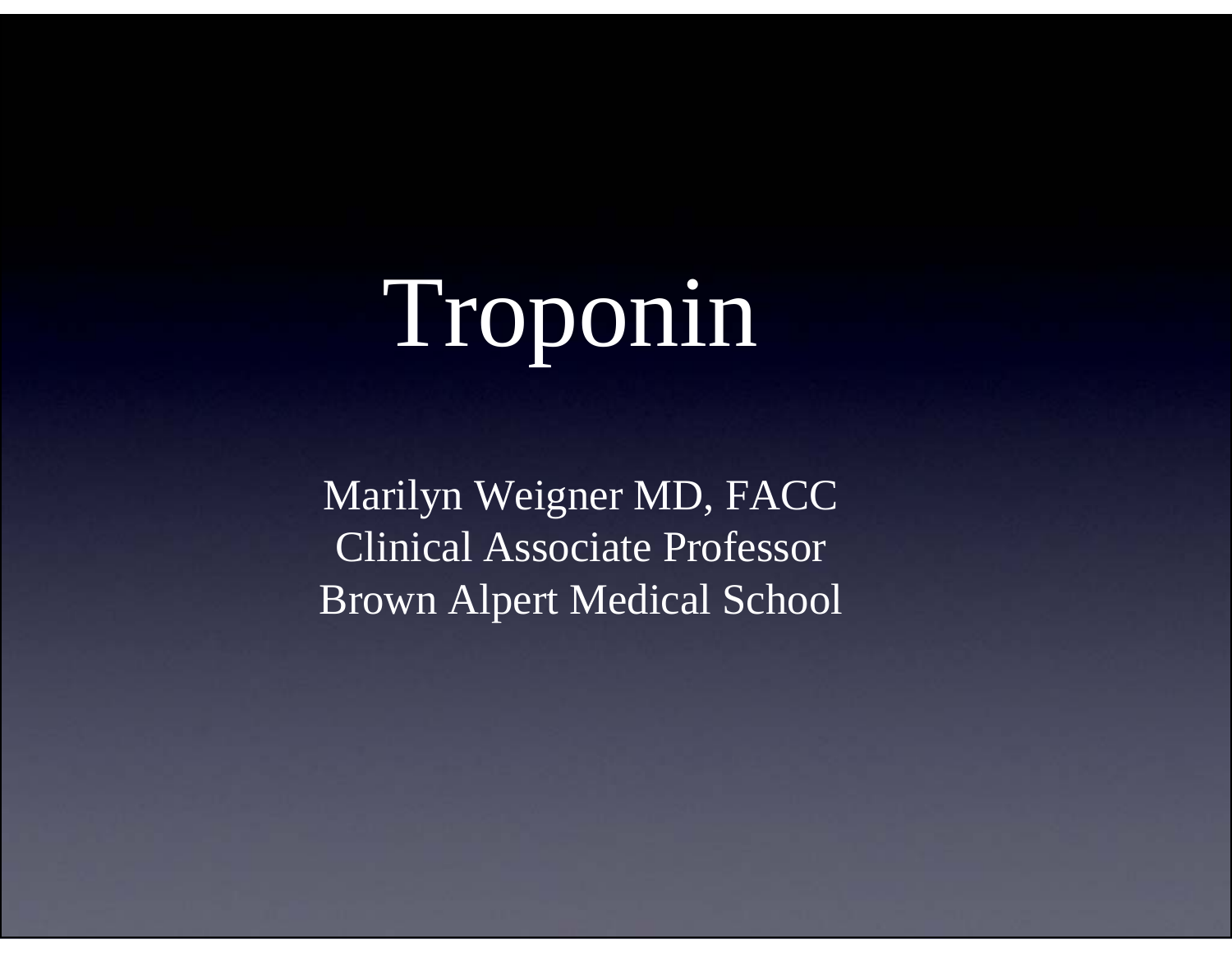#### LIFE BEFORE TROPONIN

HOW *DID* WE SURVIVE?

History of chest symptoms ECGBiomarkers--AST, LDH ratio, CPK MB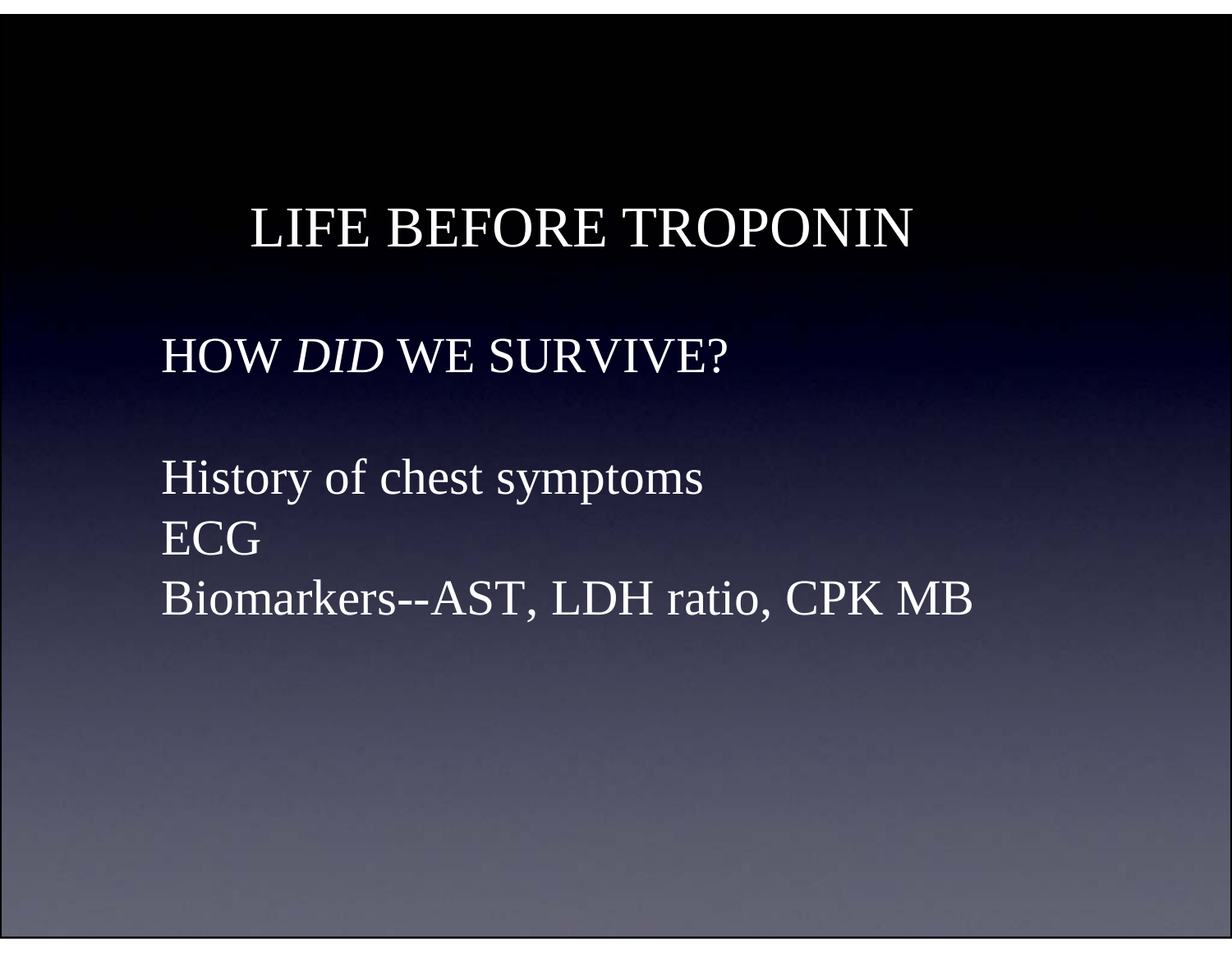# Cardiac Biomarkers

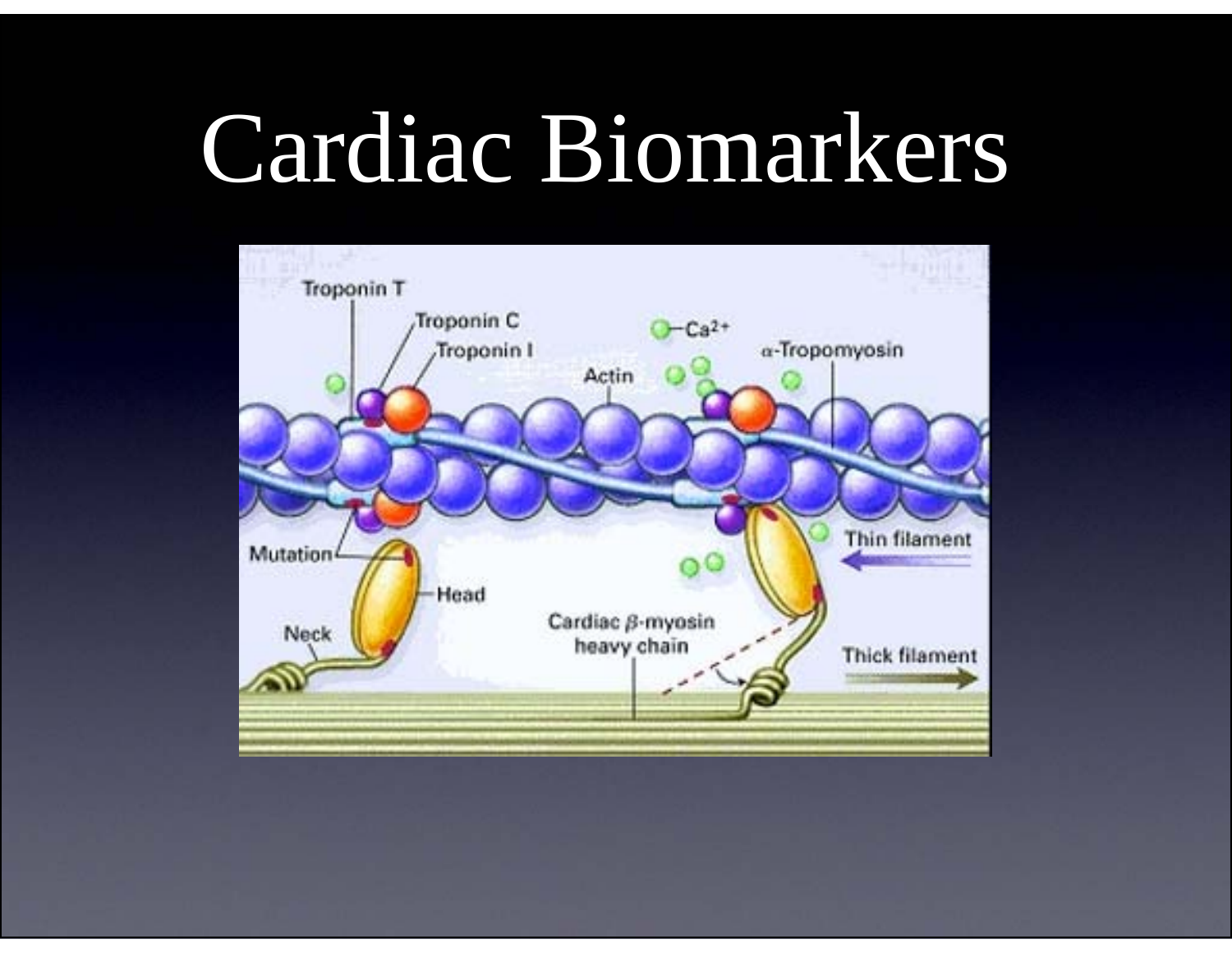## Troponin

Cardiac Tn--Earlier marker compared to CPK

Tn positive: 50% at 4 hrs, 75% at 5 hrs, 95% at 7 hrs

CPK-MB: 50% at 5 hrs, 75% at 6 hrs, 95% at 12 hrs

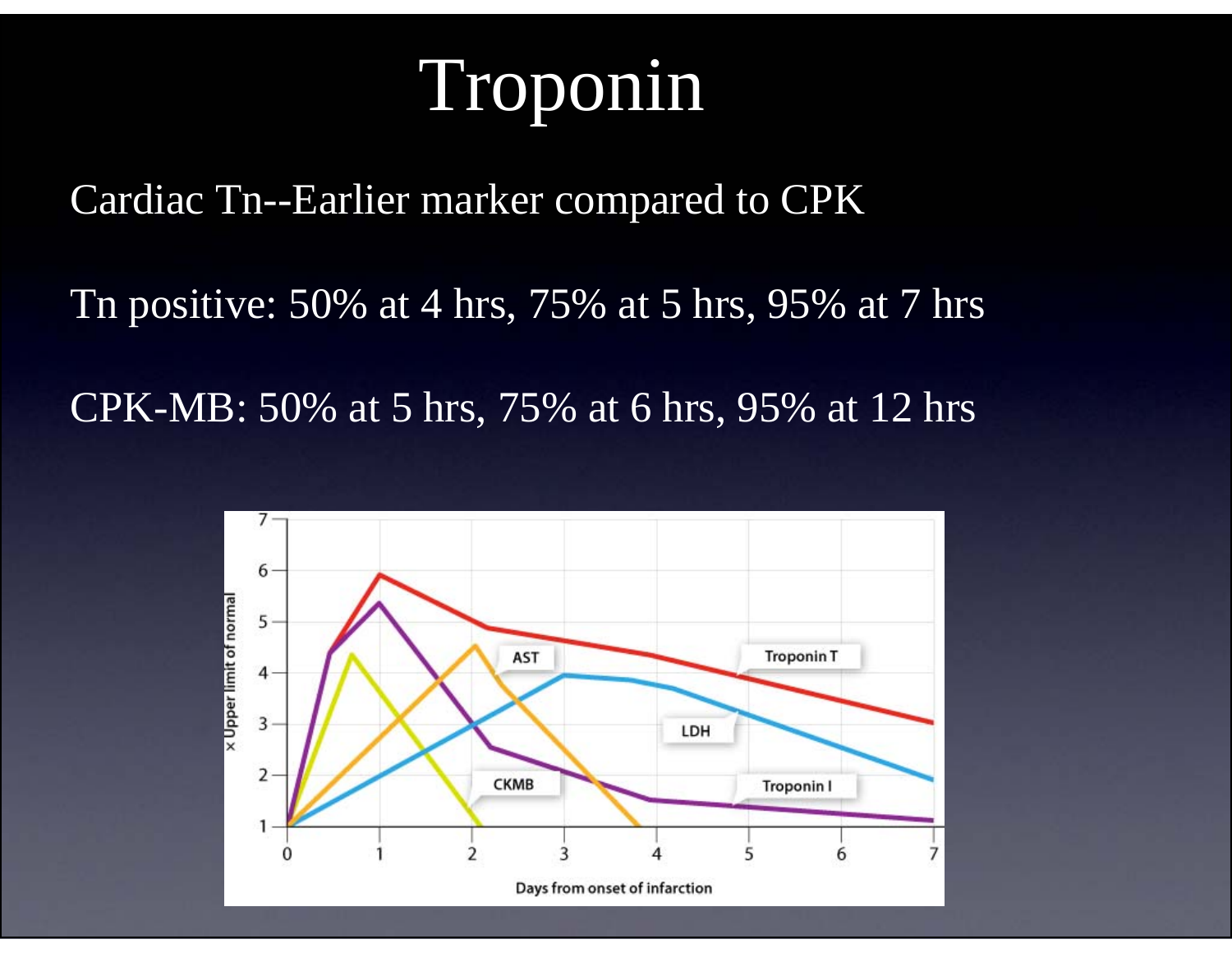### Troponin

NOT ALL Tn ASSAYS CREATED EQUALLY

TEST HAS GOTTEN BETTER WITH IMPROVED TECHNOLOGY

CUT OFFS FOR "POSITIVITY" HAVE GOTTEN MORE SPECIFIC

BUT THE TEST IS NOT PERFECT

TN IS OBTAINED FREQUENTLY AND THERE IS INCREASED RISK FOR:

INCORRECT DIAGNOSIS MIUNNECESSARY TESTS AND RISK TO PATIENTPROBLEMS WITH PATIENTS BEING LABELED AS HAVING MI HISTORY (IF INCORRECT)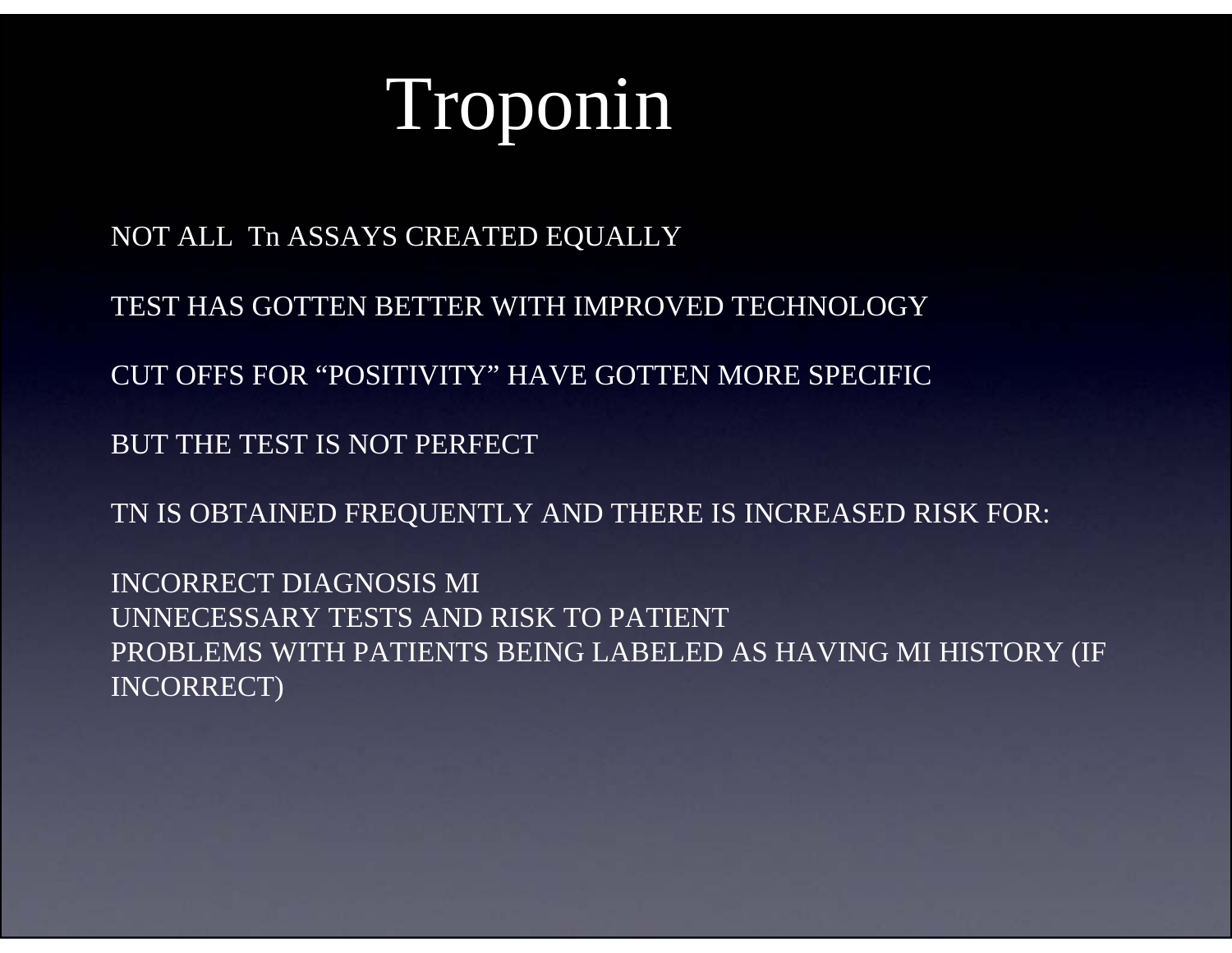#### TROPONIN ASSOCIATED WITH INCREASED MORTALITY



**Antman EM et al. N Engl J Med 1996;335:1342-1349.**



The NEW ENGLAND **JOURNAL of MEDICINE**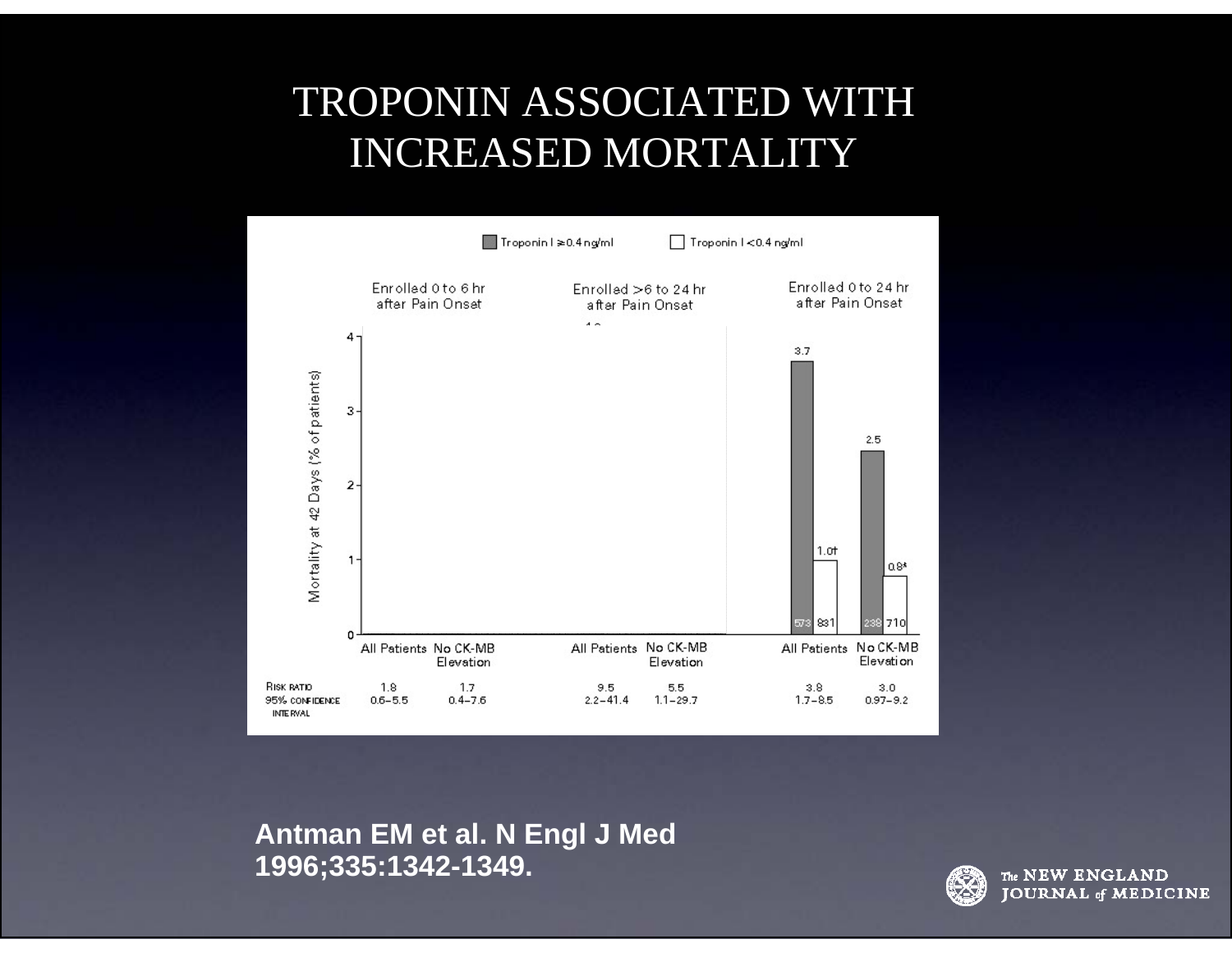#### EMERGENCY ROOM TRIAGE OF PATIENTS WITH ACUTE CHEST PAIN BY MEANS OF RAPID TESTING FOR CARDIAC TROPONIN T OR TROPONIN I

CHESTIAN W. HAMM, M.D., BRITTA U. GOLDWANN, M.D., CHRISTOPH STEP N. M.D., GLOSC KIC WANNA, M.D., Júcea a Breigne, Pu, D., And Toreway Marson Z, M. D.





Events that up image curing the initial 24 hours are excluded.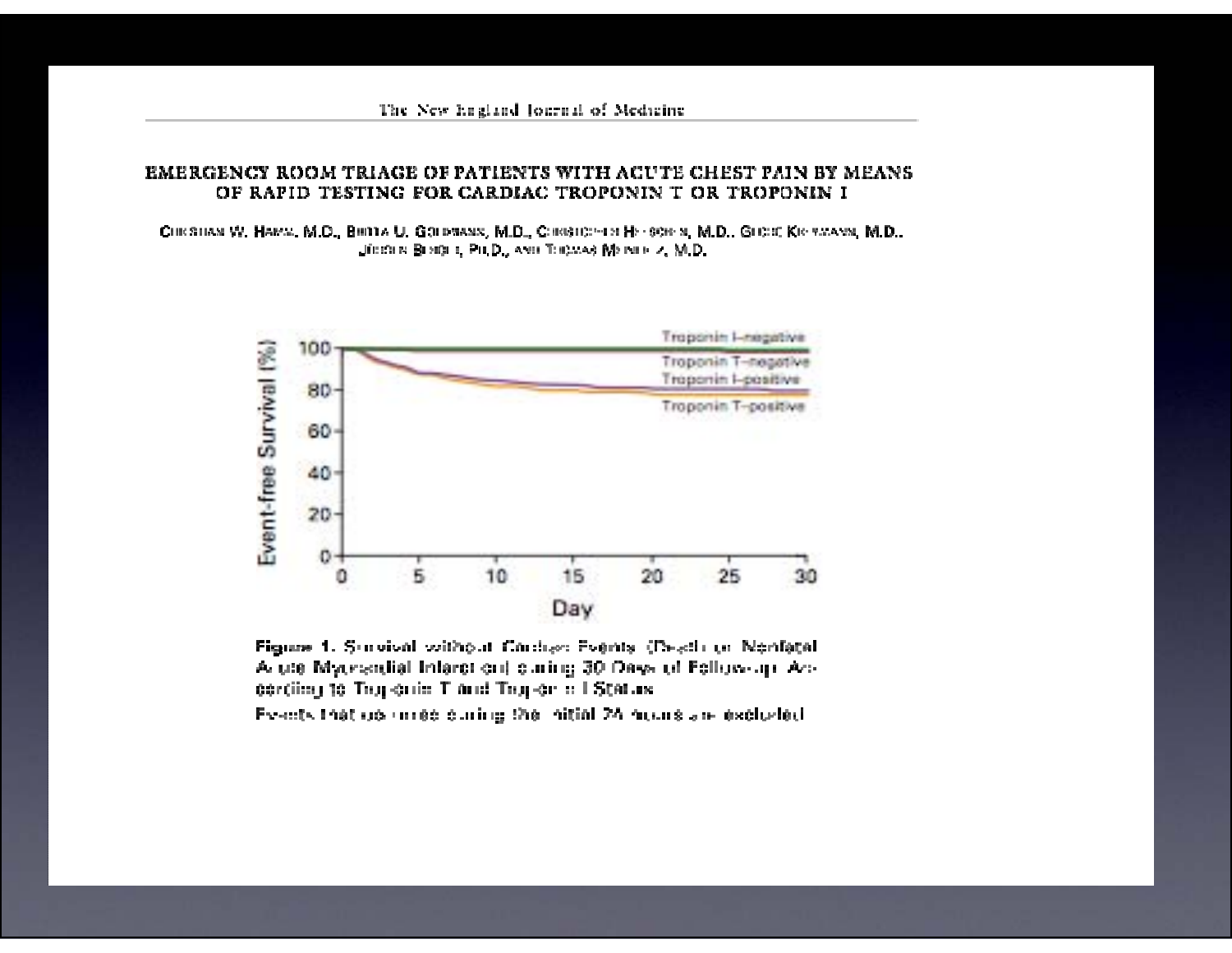### PositiveTroponin

Ischemic Acute Coronary Syndrome/MI

Non Acute Coronary Syndrome (Still ischemic) Demand MIHTN/small vessel diseaseSpasm EmbolismProcedure related (PCI/CABG)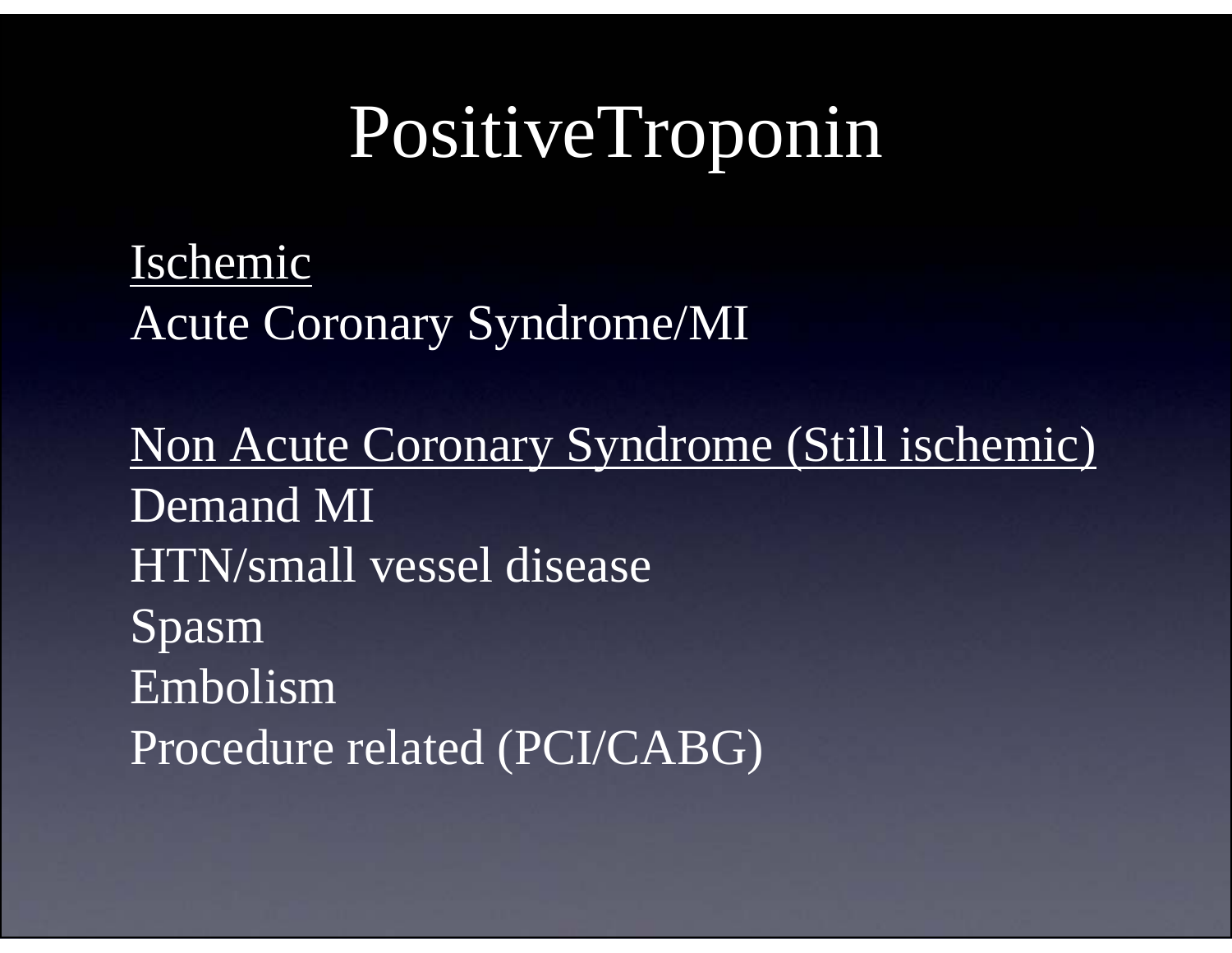## Positive Troponin

Myocardial Damage (*non* ischemic)

Myocarditis/Pericarditis Surgery Cardioversion Takasubo's/stress myocarditis/stroke **CHF** Pulmonary embolism Renal failure ?Sepsis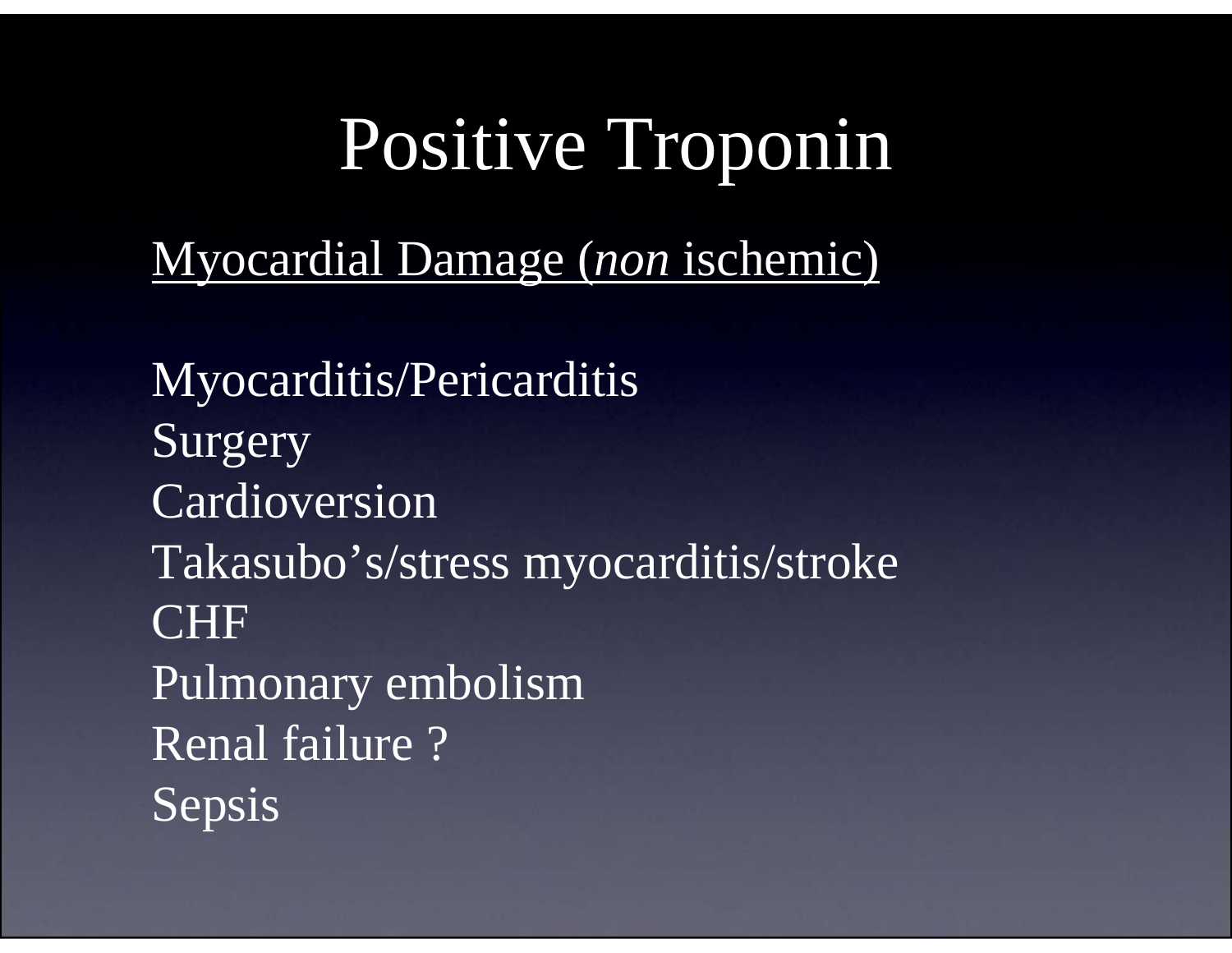#### $\bullet$ Tn and Renal Disease

Tn is a large molecule degraded into smaller molecules detected by assay and renal clearance

Elevated Tn not solely due to renal dysfunction

Elevated Tn (above baseline) associated with poor prognosis and increased mortality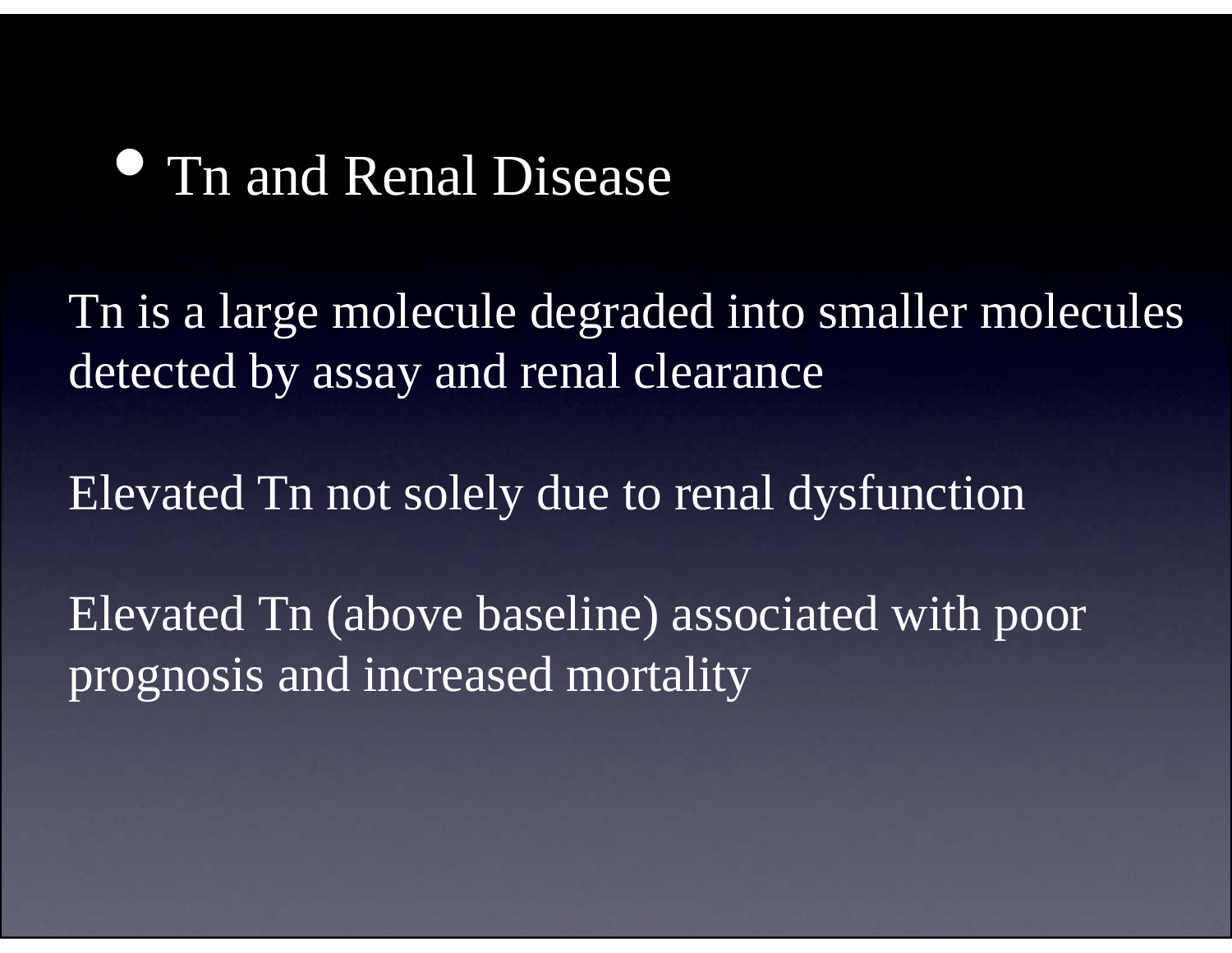### False Positive Troponin

TEST PERFORMANCE PROBLEMS NOT ALL Tn *ASSAYS* CREATED EQUALLY

Poor performance Calibration errors

Interfering substances Interfering antibodies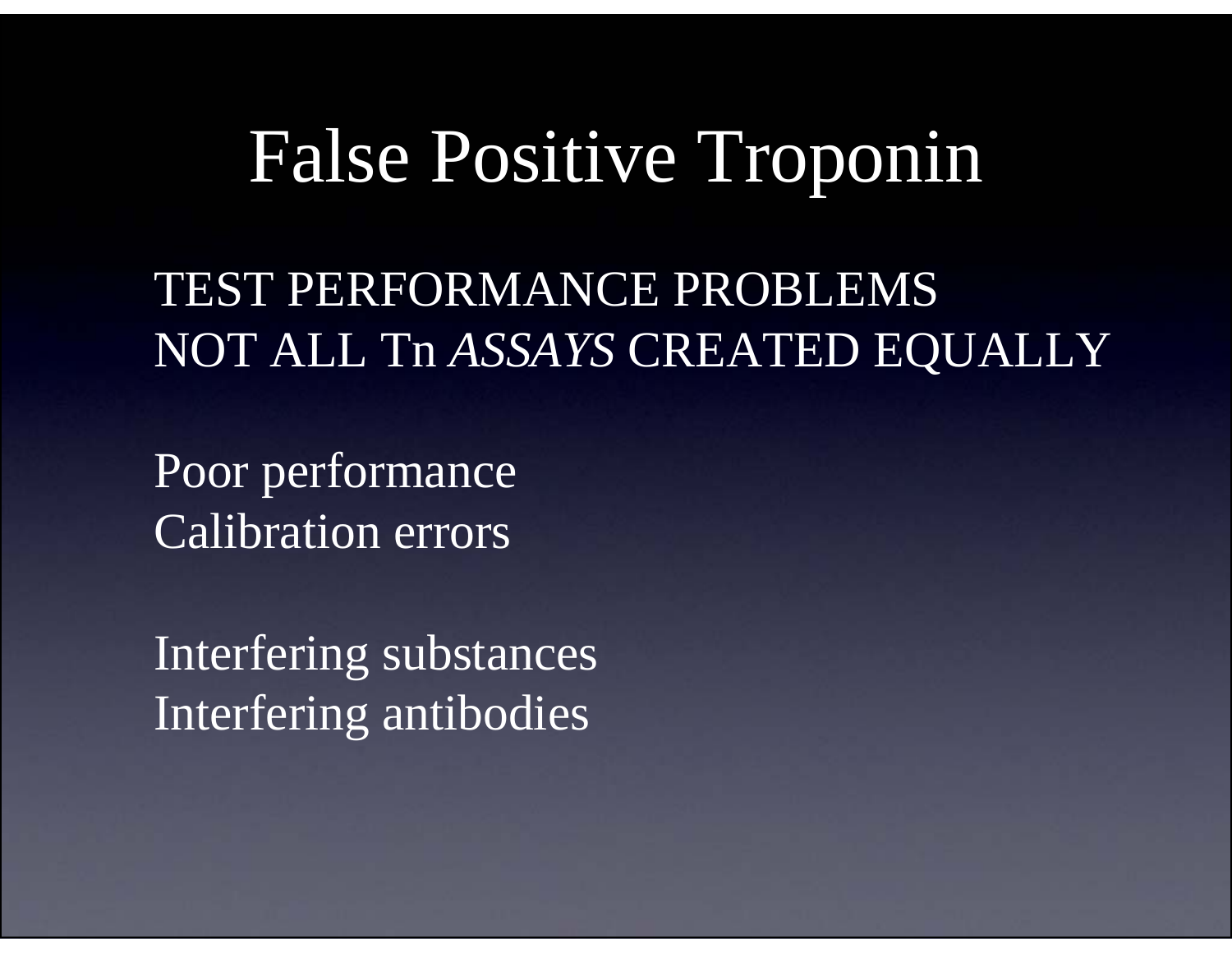### Clinical Context

A "Positive" Troponin MUST be interpreted differently depending on the *clinical context*

Clinicians need to differentiate between

True positive ACS Other injury pattern

False positive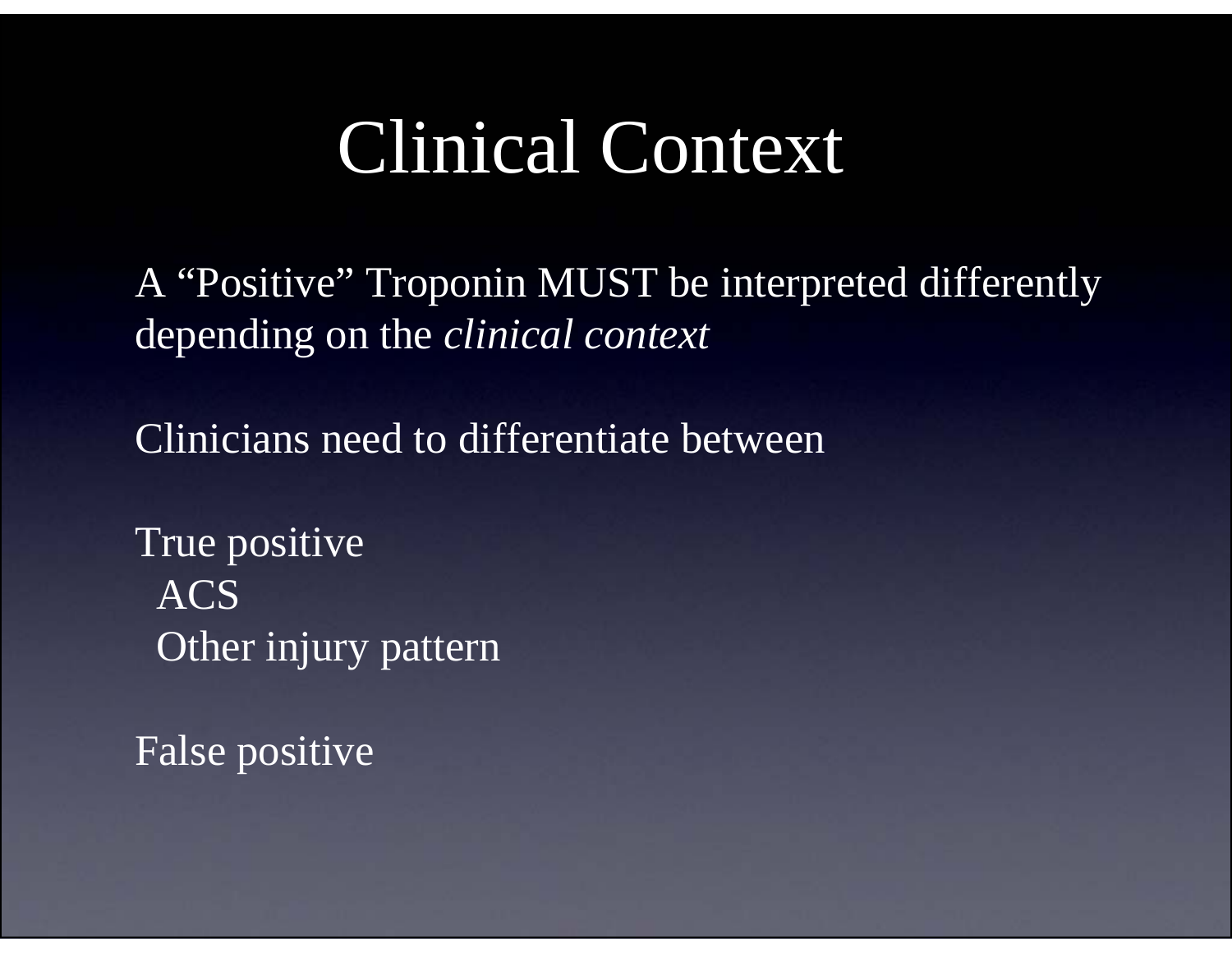### MI DEFINED

**1980's**  2/3: Chest pain Biomarker (CPK) **ECG** 

**2007**Clinical setting consistent with ischemia *and* 1. A rise and fall in biomarkers (preferably Tn) *Serial* Tn suggested (aside from ST elev)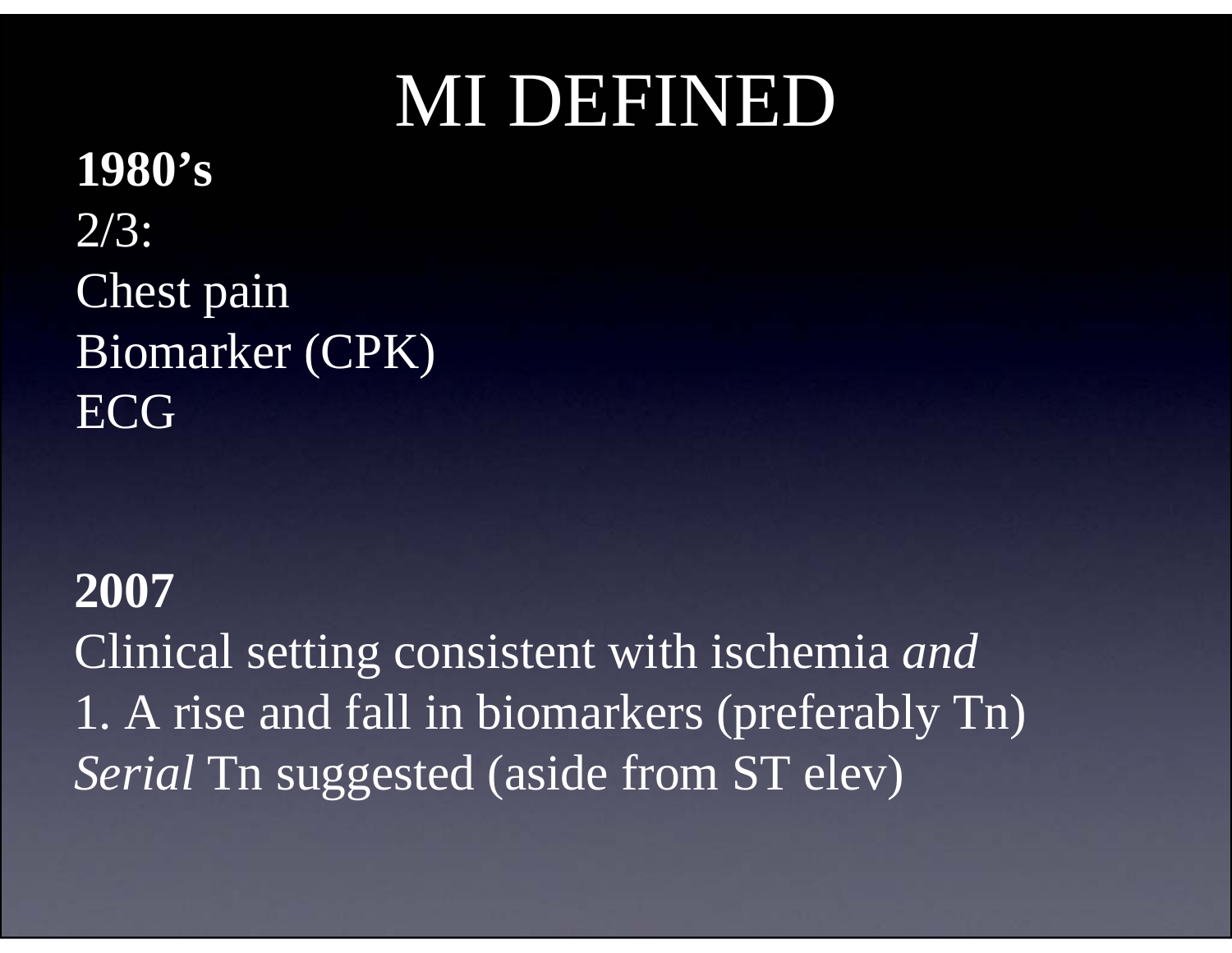#### BAYE'S THEOREM

The predictive value of ANY given test relates to:

1. The Prevalence of disease in the population tested

*Estimated* by the pretest probability of CAD for individual patients

2. Test Sensitivity and Specificity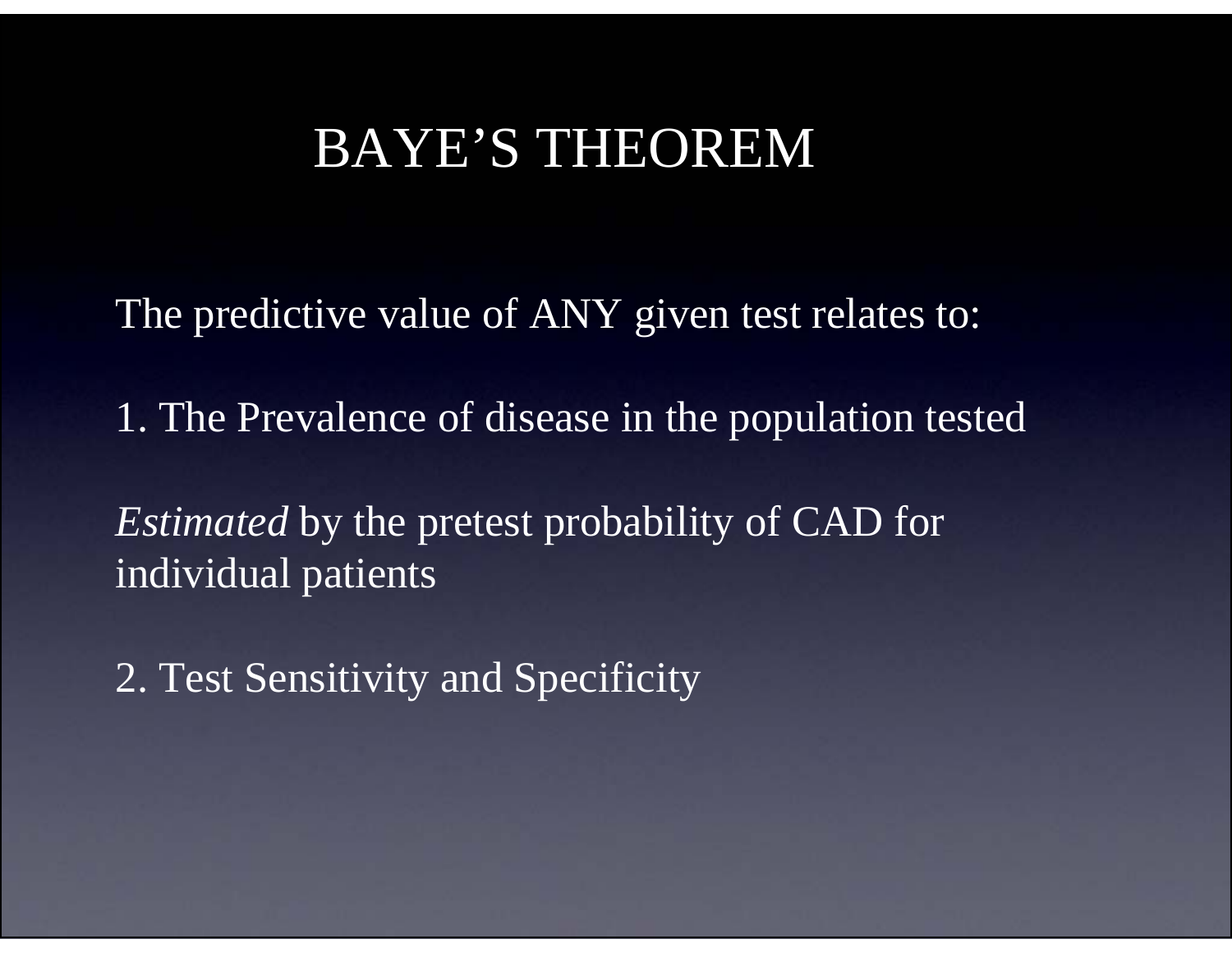#### PRETEST PROBABILITY OF ACS

RISK FACTORS FOR CAD

CHEST PAIN: TYPICAL SYMPTOMS (REST/CRESCENDO ANGINA)

ISCHEMIC ECG CHANGES OR WALL MOTION ABNORMALITY ON ECHO

KNOWN CAD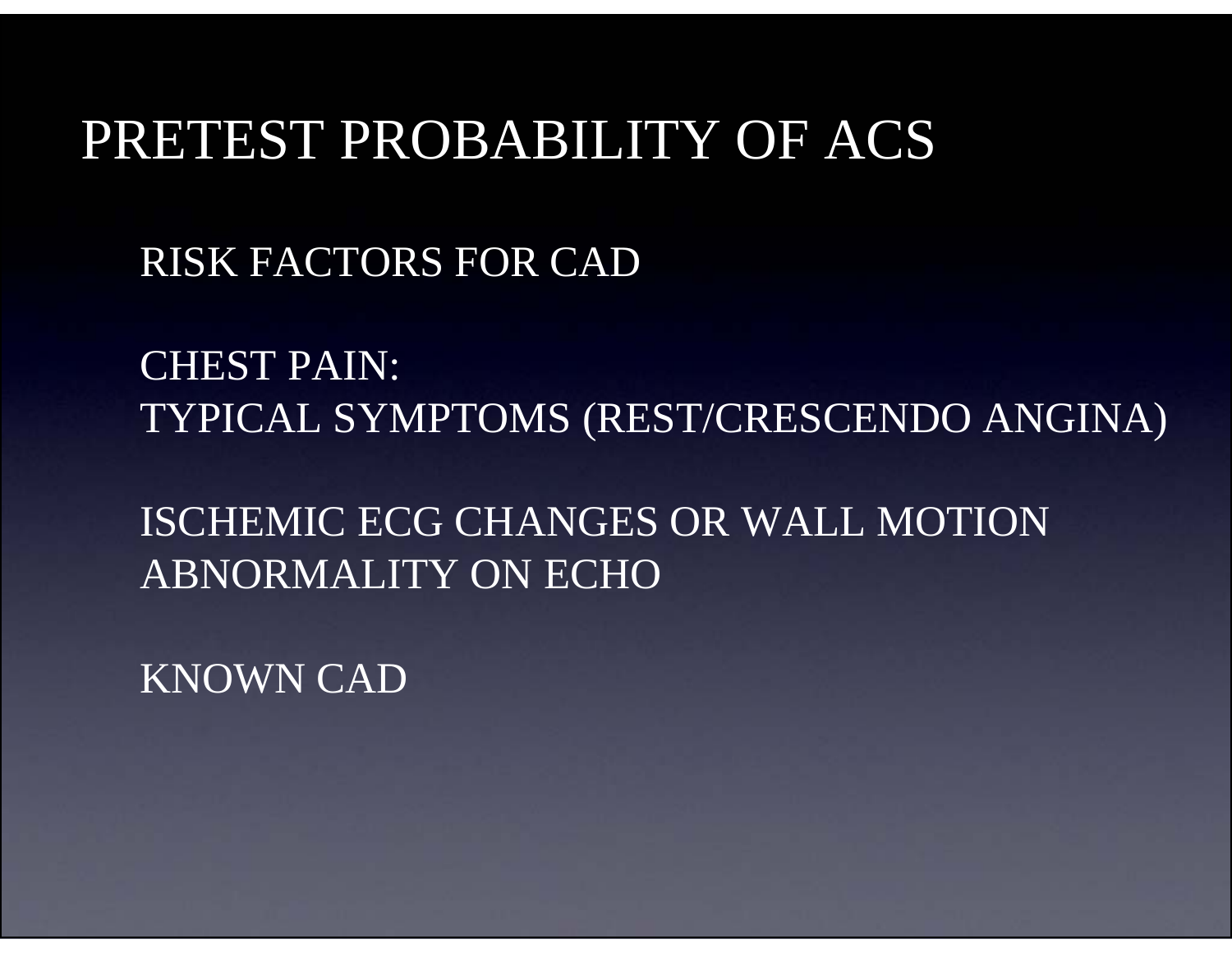### BAYE'S THEOREM

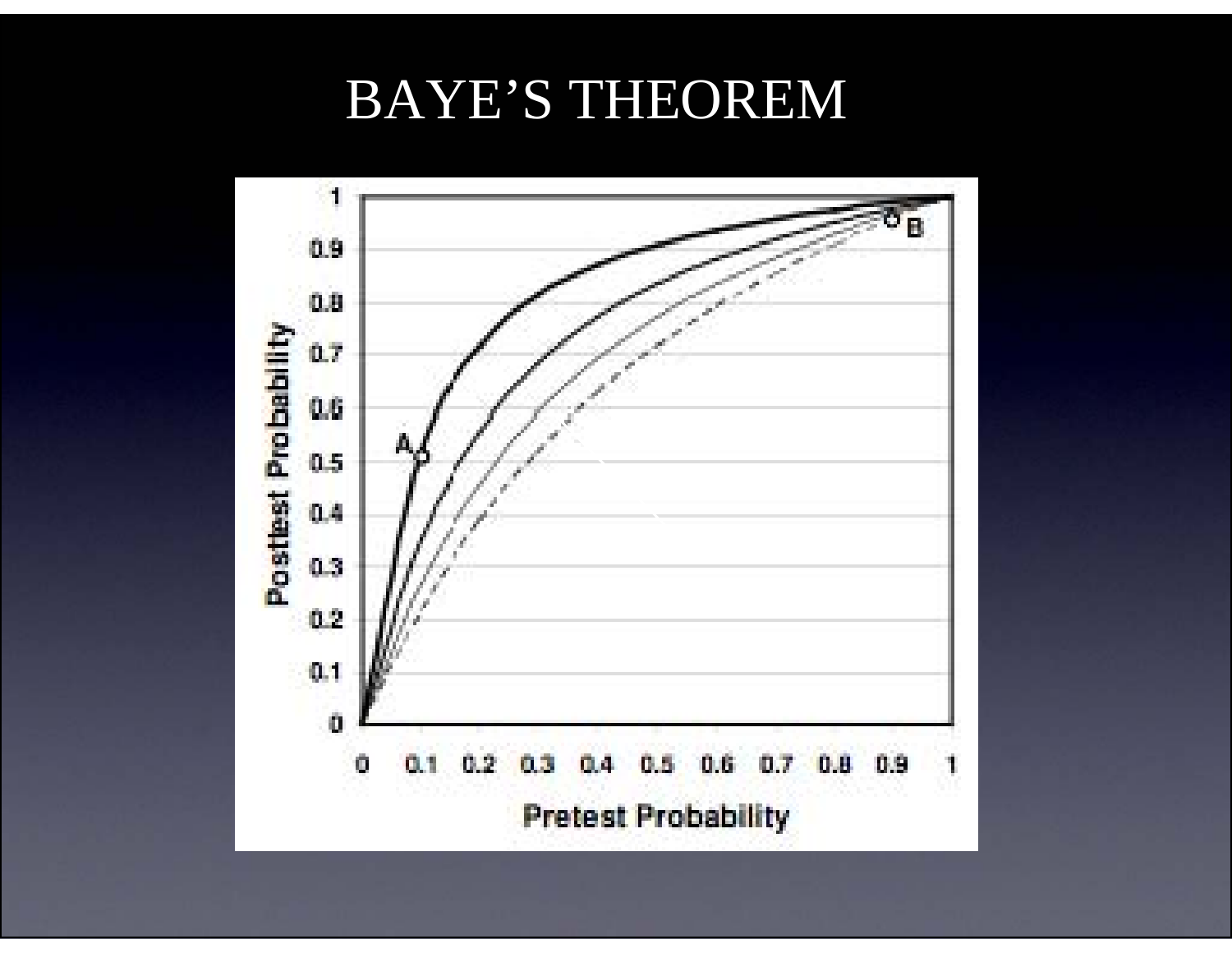### BAYE'S THEOREM

Tn follows the laws of probability A test obtained in a low pretest probability population is more likely to be a *false positive* OR related to *ischemia/injury that is not ACS*

A tool is only as good as it's operator

A test is only as good as it's interpretation Order in proper context and interpret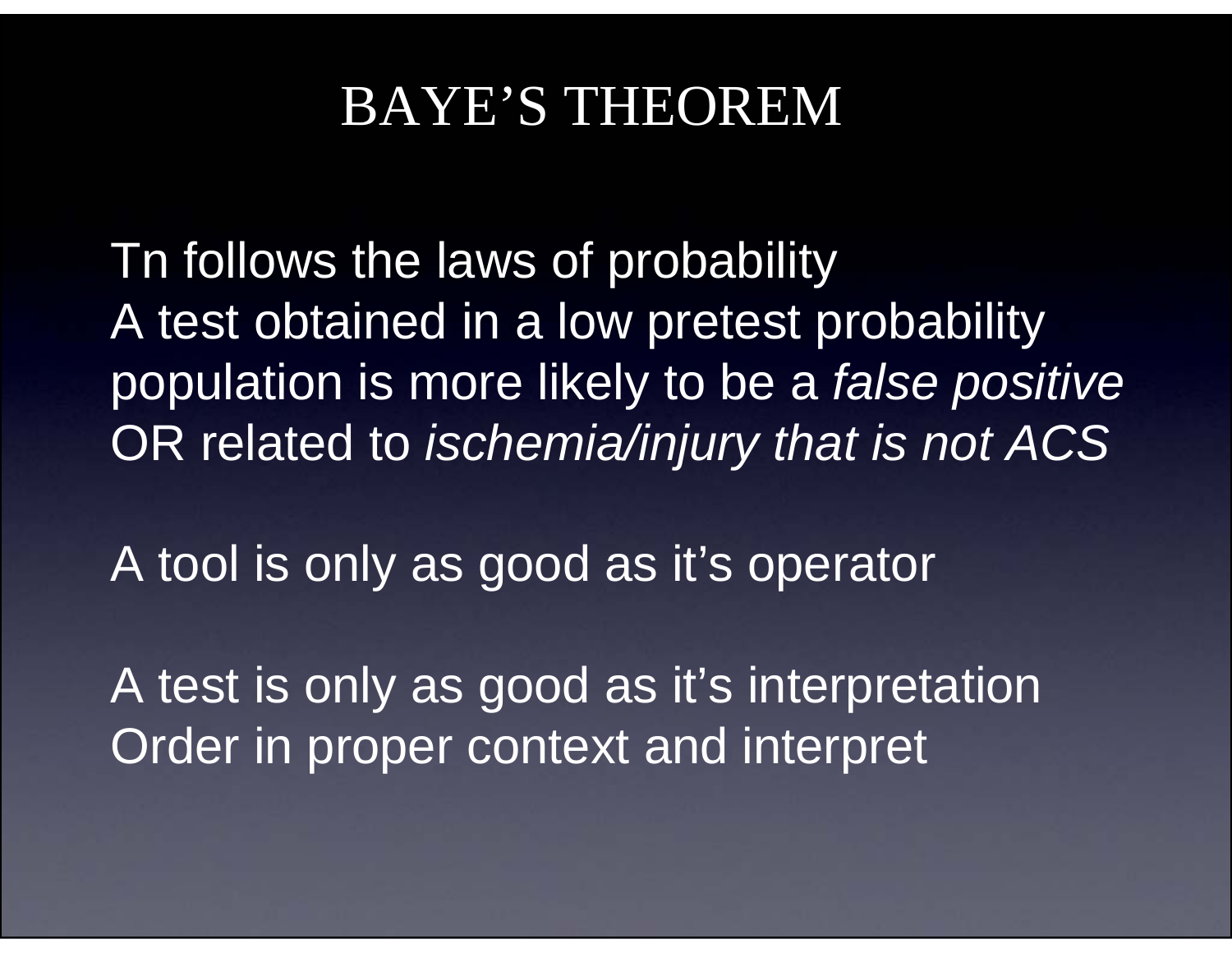# Approach to Chest Pain and Troponin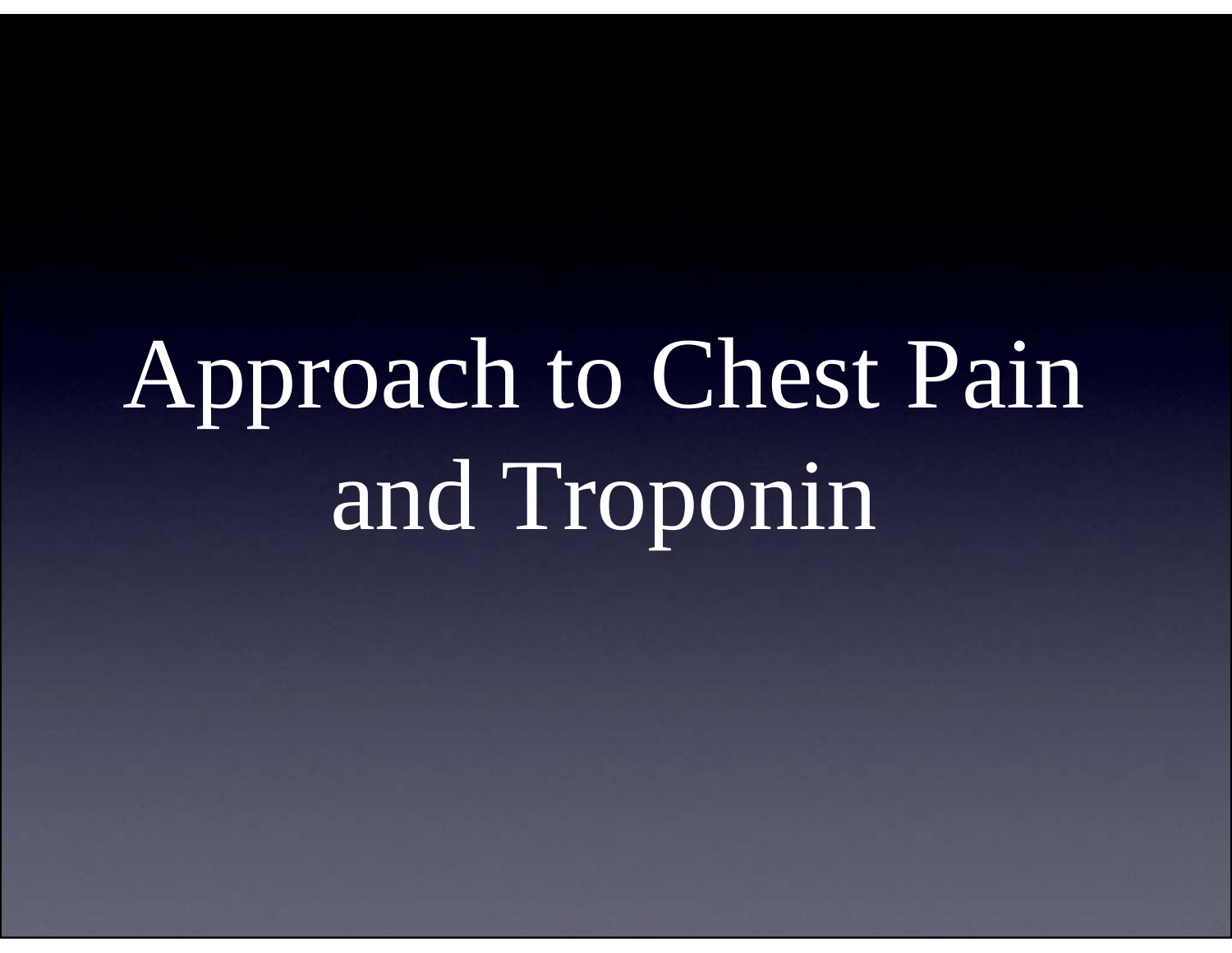#### ACC Guidelines

*Avoid* evaluation of chest pain over the phone

All need an evaluation: Hx, PE and ECG

Patients with suspected ACS should be sent to a EW/CPU and get serial Tn

Probably no role for Tn as an outpatient/office test at this time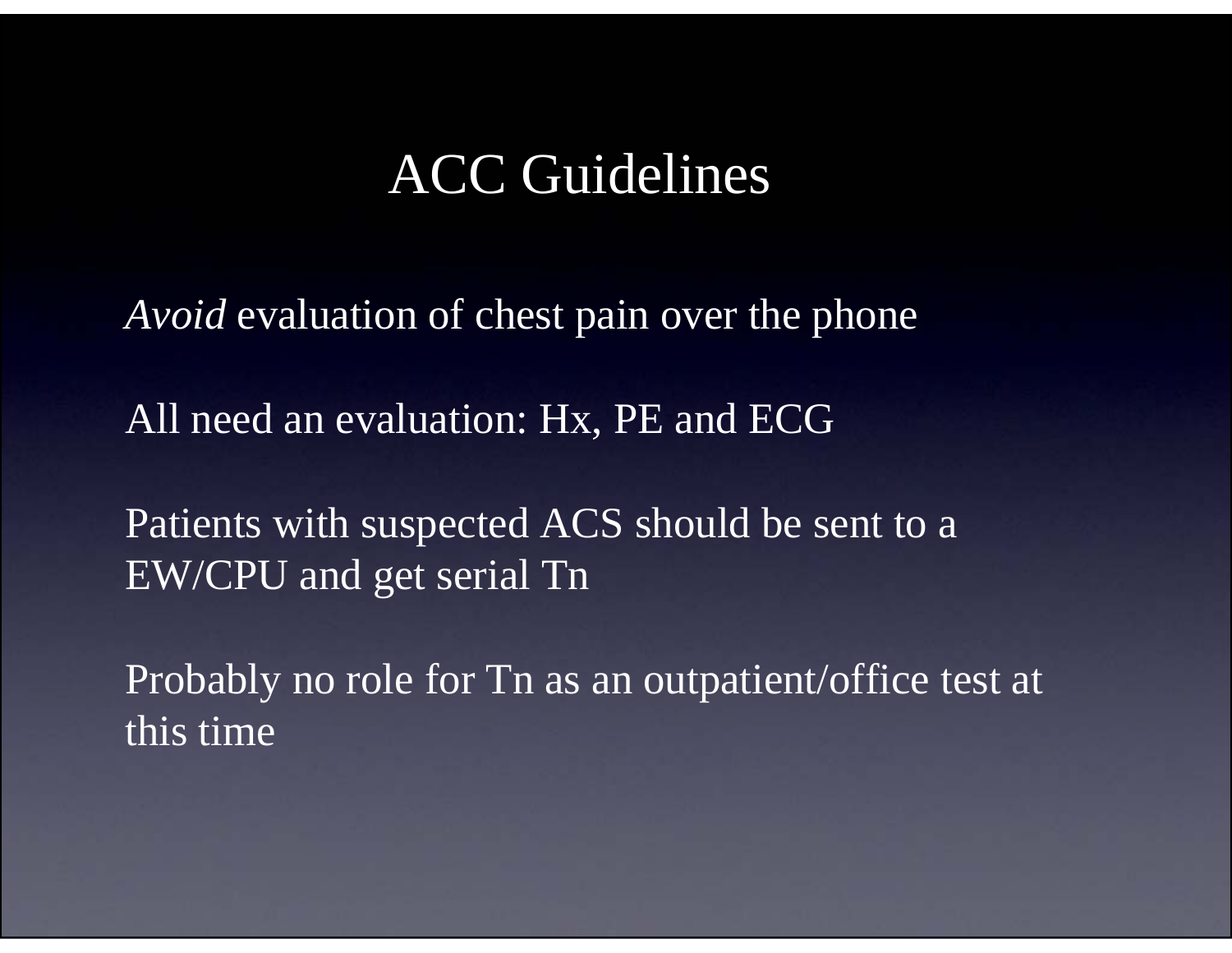# Risk Stratify